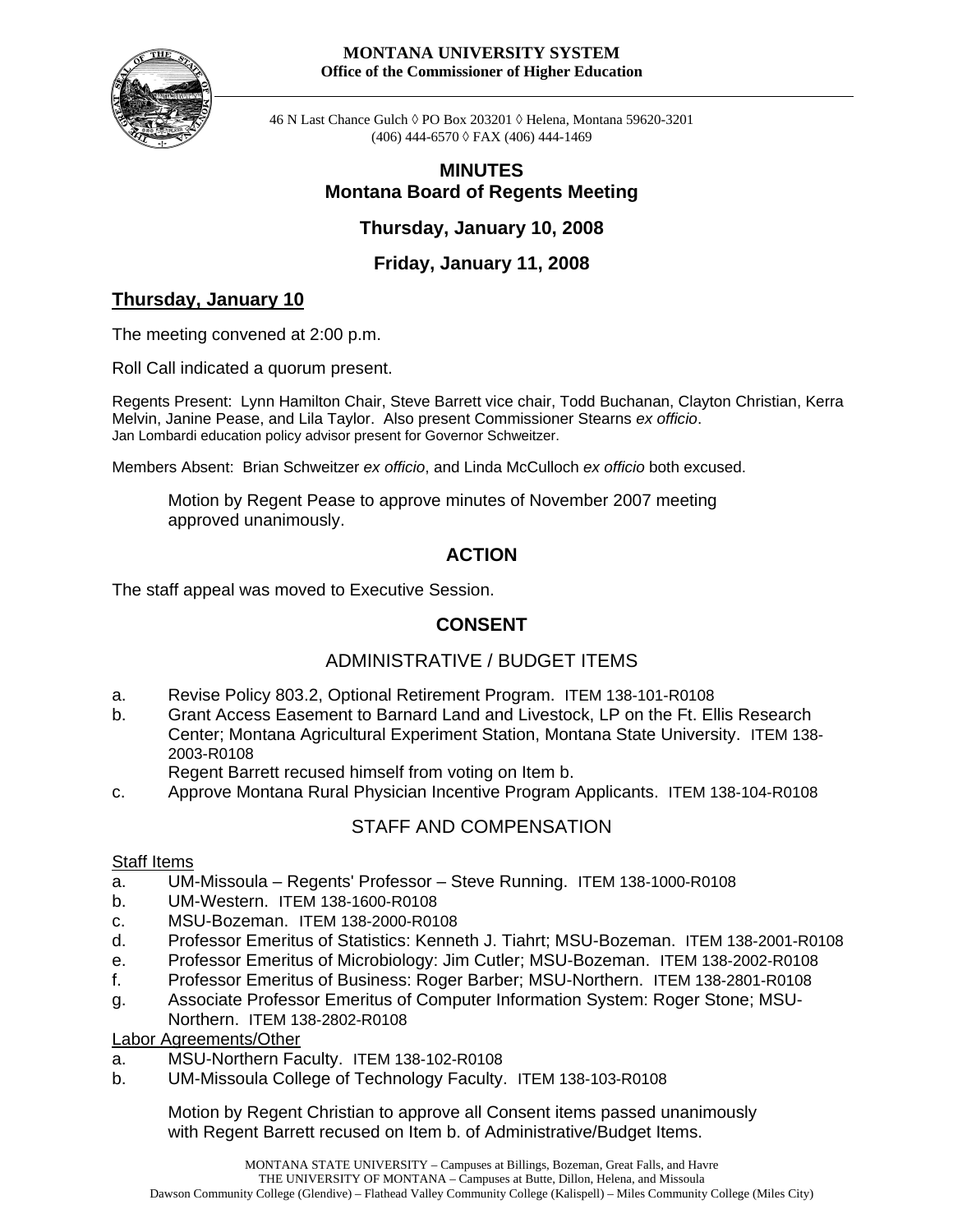Budget Director Ewer addressed the Board on upcoming budget plans and commented on the variety of things state government does. He remarked on the historic relationship developed between the Board of Regents and the Governor's office to address affordability for Montana students, and to hammer out a budget to enable it. Affordability and access remain a challenge. Director Ewer indicated the revenues for the next biennium will probably remain strong but not as robust as what they experienced following the last biennium.

## **PUBLIC COMMENT**

There was no public comment.

## **PLANNING and DISCUSSION**

## a. Enrollment Projections and Strategies

Associate Commissioner Trevor gave a presentation on enrollment trends in the Montana University System covering the past ten years and into the next ten years. The greatest part of enrollment throughout the state is made up of traditional, college age resident students. The twoyear sector has grown faster than the rest of the system. A 7% to 10% decline in FTE over next ten years is anticipated due to loss of high schools graduates. Montana potentially will return to enrollment levels of 1996, based only on the drop in high school graduate numbers. Population in Montana will rise in the 50+ sector, but decline in the school age sector. The average age in Montana will rise to 39 over the next ten years. Strategies: Increase non-resident enrollment, dual enrollment, increase non-traditional enrollment - lowest in nation, grow graduate enrollment, leverage two-year and transfer to four-year campuses, increase access to resident students, focus on business opportunities, and increase participation of native students.

Regent Barrett indicated the loss of enrollment will not permit fewer classes or resources, so the cost will remain the same. Regent Pease indicated although the overall population in Montana will drop or remain stable, the opposite is true on the reservations, where the populations are growing 10% to 12%. Dean Moe commented that Montana is behind all the other states in adult education, and that is something the system can address.

WUE slots offer tuition breaks to non-resident students meeting WUE requirements. WUE students are charged 150% of resident tuition.

Both President Gamble and President Dennison explained their policies in regard to recruiting or limiting WUE students.

## b. Two-Year Education: Strategic Planning Process

Associate Commissioner Trevor noted that there are 15 institutions in Montana offering two-year education. Only 21% of students are enrolled in two-year education which puts Montana near the bottom in the nation for those making best use of the two-year system. It is important that efforts be made to change the public perception that two-year education is not as valid or valuable as four-year education.

## c. Campus Biennial Budget Initiatives – Preliminary

Associate Commissioner Robinson explained to the Board that these are all preliminary initiatives. With direction from the Board, budget initiatives will be brought back to the March meeting for further review, and to the May meeting for final approval.

The following initiatives were outlined for and discussed by the Board: Regents Initiatives

- 2% Pool for Critical Salary Issues
- Doctoral Education and Research Economic Development
- **PBS Satellite Up linking Fund**
- Targeted Financial Aid
- Disability Access and Services
- Network Bandwidth and Infrastructure MUS Core OTO
- Network Bandwidth and Infrastructure Outreach Option OTO
- Primary Care Workforce for Frontier/Rural Montana

Community College Initiatives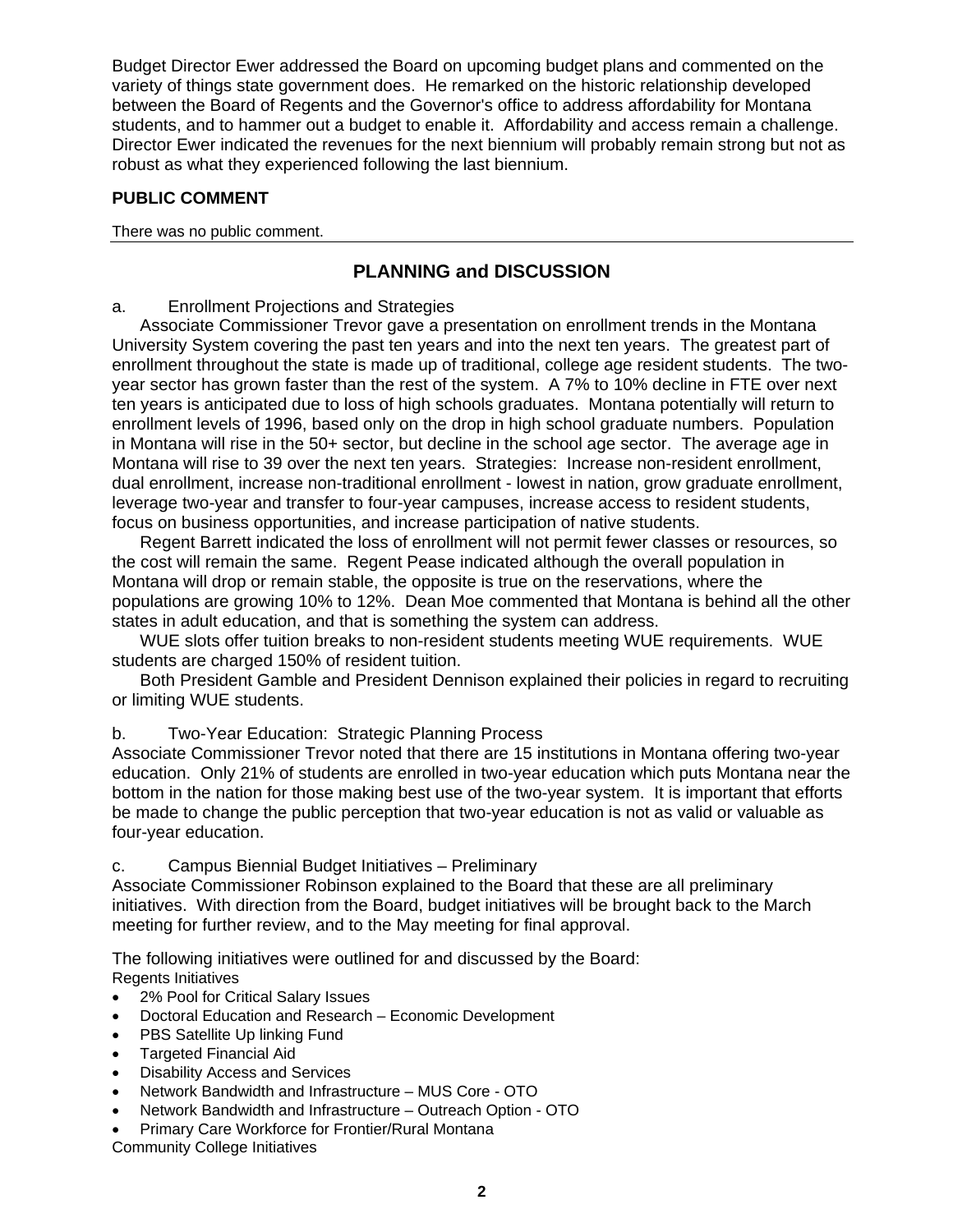• Community College Retention Enhancement Initiative

The Board recessed at 4:45 p.m. for Executive Session. The Board reconvened at 5:30 p.m.

## Staff Appeal

Motion by Regent Barrett to request some or all of the record from determinations at the lower levels of appeal before making the decision to accept or decline the appeal approved unanimously.

The Board recessed at 5:35 p.m.

## **Friday, January 11**

The Board reconvened 8:15 a.m.

Planning Meeting & Conversation continued.

Regent Pease was absent and excused this day.

Commissioner Stearns reviewed the publication *Good Policy, Good Practice* and provided copies to the Board to use as they review the Initiatives between now and the next meeting.

Initiative presentations were resumed:

MSU-Bozeman Initiatives

- Campus IT Staffing Initiative
- Faculty Lines in Key Areas Important to Montana
- Student Retention & Success
- Safety & Maintenance Staffing Resources
- Undergraduate Research
- Workforce Development\*\*

Implement an industry-driven start-up model for short-term, certificate and two-year or less training and education programs, particularly in the construction, health care, local government, information technology, and small business management industries.

• Management Internal Control System

MSU-Billings Initiatives

- Effective Recruitment and Retention of Students
- Development of New Programs
- Program & Service Development for Adult Learners
- Program & Service Development for International & Non-Resident Students

• Development in Graduate Education & Research

MSU-Northern Initiatives

- Campus Enrollment and Retention
- Community and Tribal MSU-N Curriculum Delivery
- MSU-N/MSU College of Technology Great Falls Baccalaureate Completion

Great Falls College of Technology Initiatives

- High School Pathways
- Professional Development Funding for Faculty MAES Initiatives
- Agricultural Field Equipment
- Research Support Personnel
- Research Faculty to Meet Emerging Demands

Extension Services Initiatives

- Agricultural Security and Emergency Preparedness
- Community Vitality, Economic Sustainability & Renewable Energy
- Healthy Communities/Healthy Living

Fire Services Training School Initiatives

• Community Emergency Services Training

UM-Missoula Initiatives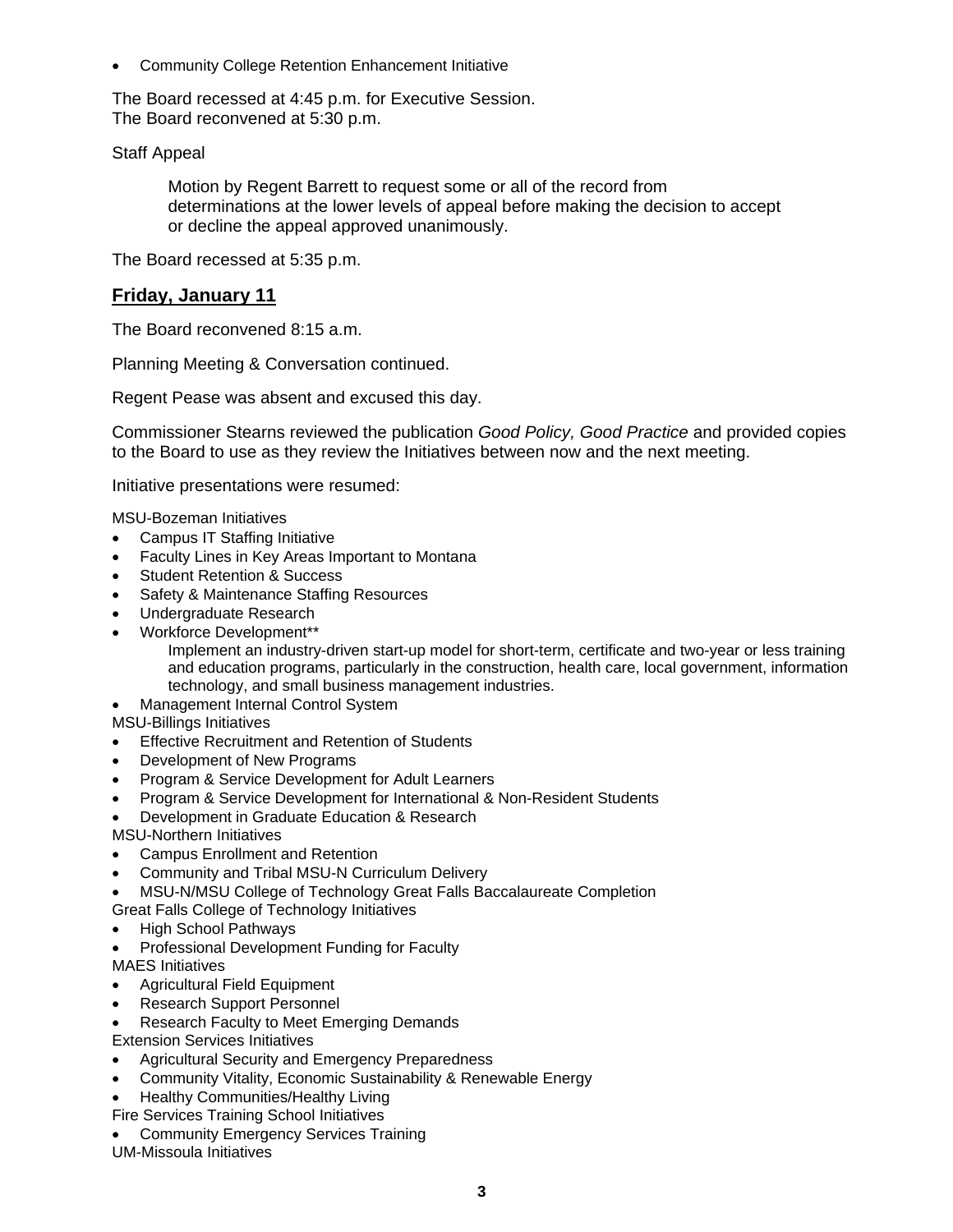- **Student Retention and Success**
- MPACT Program
- Nonresident Recruitment
- Academic Enrichment
- **Strategic Research Faculty**
- Academic IT
- Montana Museum of Art and Culture
- BDCT Media (Broadcast Media)
- **IT Directory**
- IT Utilities
- CAS General Education
- Learning Communities
- **Facilities Action**
- Alumni Relations
- Communicative Sciences and Disorders
- Curricular Alignment with K12
- Research Faculty Startups

Montana Tech Initiatives

- Montana Academy of Math and Science\*\*
- **Student Retention and Success**
- Implementation of Approved Honors Program
- Marketing
- Strategic Enrollment Management
- Faculty Positions
- Chair, National Students Awards Committee
- UM Western Initiatives
- Enhancing Experience One
- Academic Preparedness (Student Retention and Success)
- Helena College of Technology Initiatives
- **Student Retention and Success**
- Western Montana Protective Services
- Enhance Academic Offerings
- Bureau of Mines Initiatives
- Montana Bureau of Mines & Geology Enhanced Research Capabilities
- MT Forestry & Conservation Experiment Station (MFCES) Initiatives
- Climate Office
- Wildland Interface in Montana
- Applied Forest Management and Outreach Program

## PUBLIC COMMENT

Mr. Marco Ferro, MEA/MFT supported the 2% pool for the critical salary issues initiative.

The Board directed the campuses to begin refining the initiatives from the perspective of what can be done with what they have now. They should start with the present law base and include critical items, and then look at what is worthy of going beyond the base. There is no guarantee of additional funding.

Given time sensitivity, two initiatives were segregated from the above group for immediate action by the board.

## Montana Tech Initiatives

• Montana Academy of Math and Science

This proposal would be available to high school students who can do well in math, English, and sciences. They would attend the Academy to finish their high school and earn two years of college credit which would transfer to any other campus. They would not receive a two year degree. Classes would be taught by college faculty, and the curriculum would be rigorous. The cost of building the residence hall would be paid through bonding which would be repaid from room costs revenues. Initially there would be 40 students. Work will need to be done to alleviate negative consequences for school